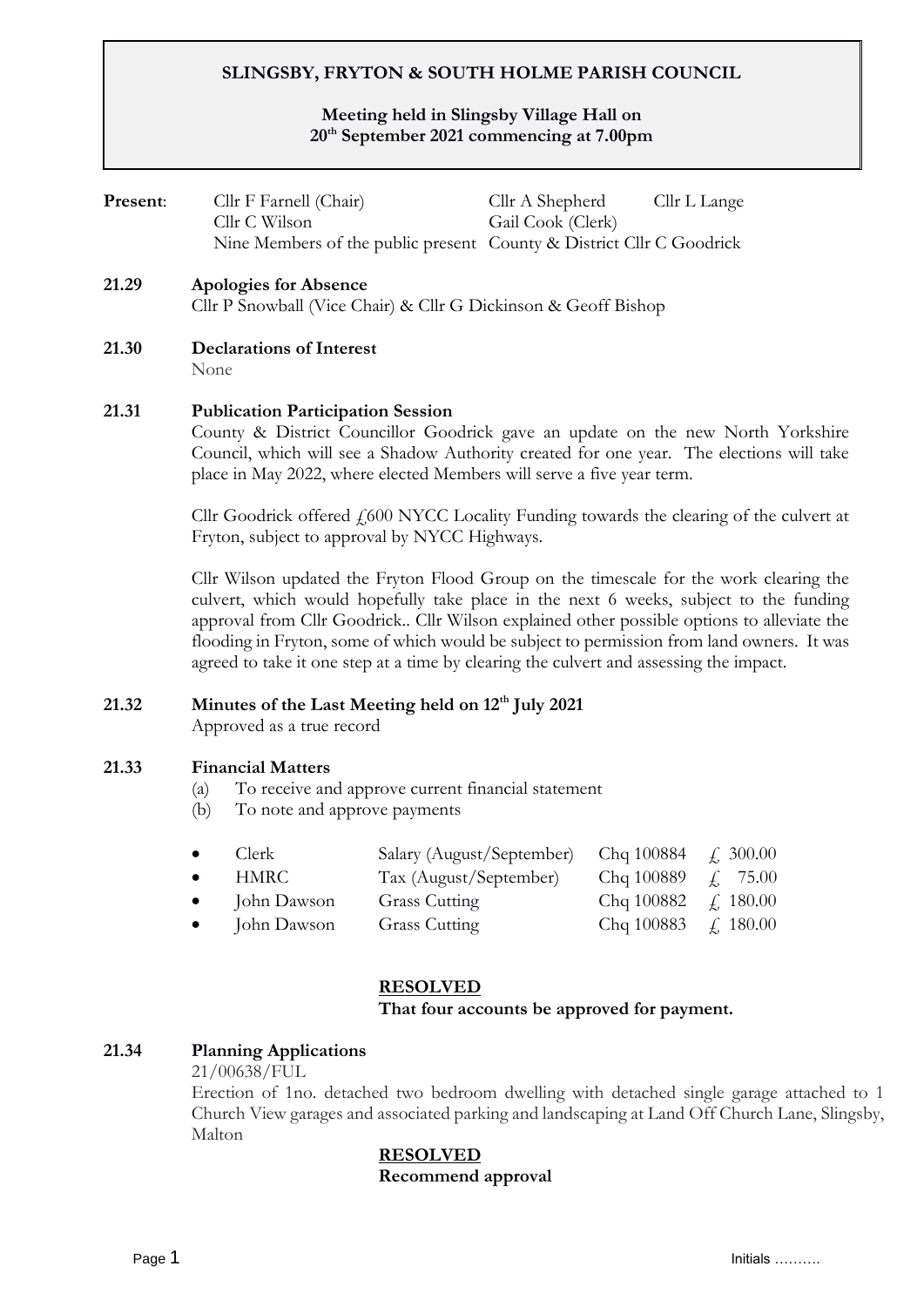### 21/00809/HOUSE

Formation of a hard surface tennis court at 1 Manor Ridge Barns, South Holme, Slingsby

# **RESOLVED Recommend approval**

#### 21/01227/CAT

T1 and T2 Leyland Cypress - fell, T3 Ash - crown lift over house to clear roof at The Old Granary, Beck Farm Mews, Railway Street, Slingsby

### **RESOLVED Recommend approval**

### 21/01054/HOUSE

Formation of a vehicular access to include installation of a dropped kerb extension with verge crossing together with the installation of an area of hardstanding (resubmission to refusal 20/00668/HOUSE dated 18.12.2020) at 12 Balksyde, Slingsby

### **REFUSAL**

**Subject to:- The change to the Conservation Area and street scene at this point would have a visual detrimental impact.**

**The making of the access crossing the public footpath would not help pedestrian safety.**

**The safety of the residents of the two other properties needs to be taken into consideration.**

**The closeness of the new access to the already busy crossroads should also be taken into consideration**

### **21.35 Parish Items**

### **(a) Maypole Maintenance**

Two quotes for the repainting of the maypole have now been obtained. Funding has been obtained from the AONB for £530 towards the project. Members considered the quotes and agreed to instruct Glen Burnett to carry out the work in April 2022.

### **(b) Cemetery Fees**

Members agreed not to increase the cemetery fees in this current financial year.

#### **(c) Street Light Maintenance Programme**

The Clerk and the Chair have recently carried out a site meeting with the NYCC Street Lighting Officer. Two previously approved lighting columns on The Balk will be replaced with LED bulbs within the next six weeks

Following the site meeting Members also **agreed** to replace an additional lighting column on The Balk to LED and LP8 on the corner of Green Dyke Lane (lantern only).

### **(d) Highways Issues**

- Chair to report large pot hole reported by Cllr Wilson to NYCC.
- The Clerk to report the bad state of the road Green Crescent to Yorkshire Housing.

### **(e) Slingsby Crossroads Site Meeting with Highways**

The Chair and Cllr Wilson are scheduled to attend a site meeting with an NYCC Highways Engineer at 3pm Thursday 23rd September 2021.